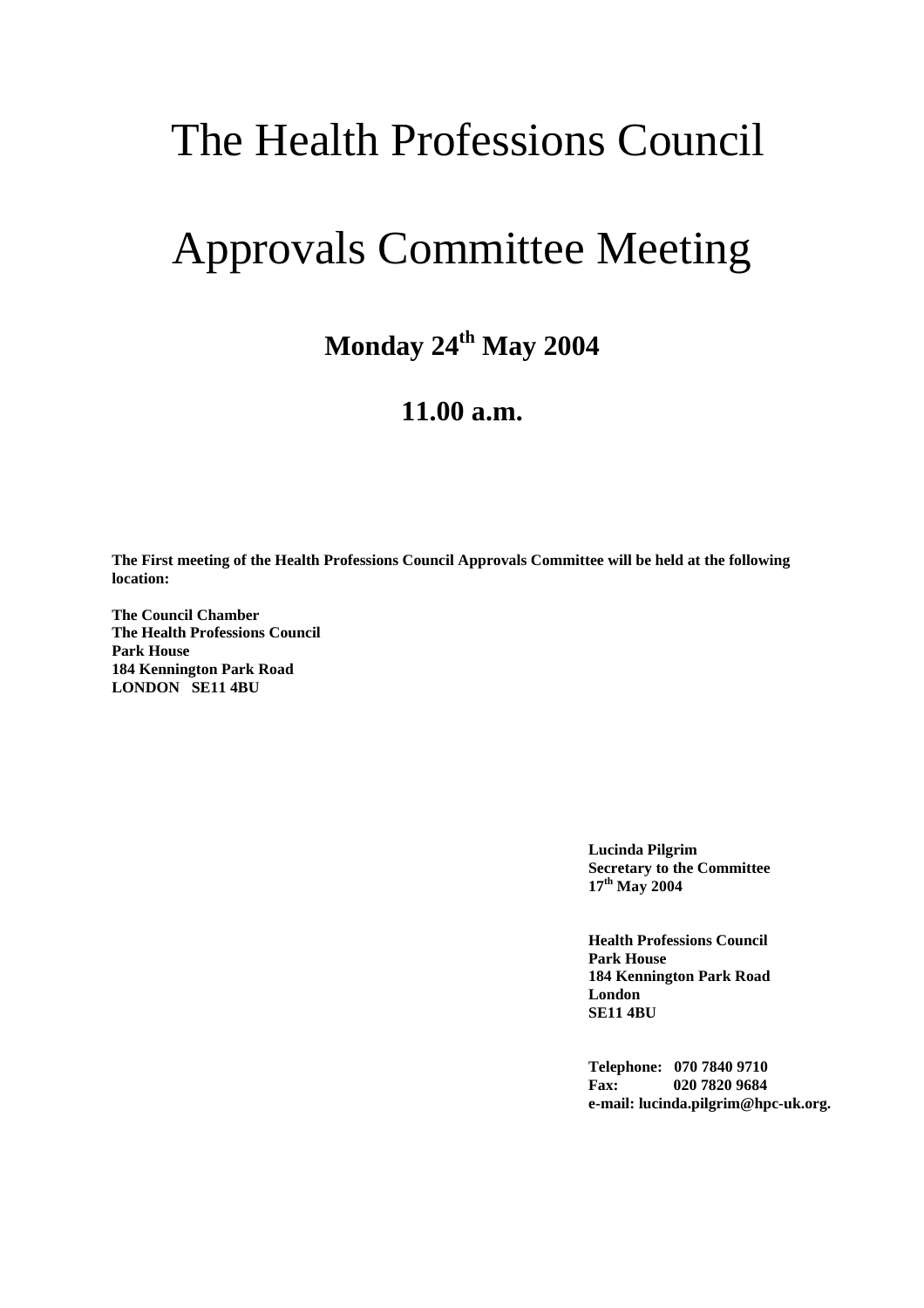| 1.                                   | <b>Apologies for Absence</b>                                                                                                           | Verbal                         |  |
|--------------------------------------|----------------------------------------------------------------------------------------------------------------------------------------|--------------------------------|--|
| 2.                                   | <b>Nomination of Chairman and Vice-Chairman</b>                                                                                        | Enclosure 1<br>AC/Paper 1/04   |  |
| 3.                                   | <b>Approval of Agenda</b>                                                                                                              | Verbal                         |  |
| <b>ITEMS FOR DISCUSSION/APPROVAL</b> |                                                                                                                                        |                                |  |
|                                      | 4. Approvals                                                                                                                           |                                |  |
|                                      | 4.1 Draft list of standard letters and documents                                                                                       | Enclosure 2<br>AC/Paper 2/04   |  |
|                                      | 4.2 Draft Guidance Notes for visitors                                                                                                  | Enclosure 3<br>AC/Paper 3/04   |  |
|                                      | 4.3 Draft Format for Reports of Approval Events                                                                                        | Enclosure 4<br>AC/Paper 4/04   |  |
|                                      | 4.4 Current Approvals                                                                                                                  | Enclosure 5<br>AC/Paper 5/04   |  |
|                                      | 4.5 New Approvals                                                                                                                      | Enclosure 6<br>AC/Paper 6/04   |  |
| 5.                                   | <b>Annual Monitoring</b>                                                                                                               |                                |  |
|                                      | 5.1 Meeting with the Department of Health Quality Assurance team<br>A report from the Chairman of the Education and Training Committee | Verbal                         |  |
|                                      | 5.2 Commencement of Annual Monitoring                                                                                                  | Enclosure 7<br>AC/Paper 7/04   |  |
|                                      | 5.3 Draft Standard Letters                                                                                                             | Enclosure 8<br>AC/Paper 8/04   |  |
|                                      | 5.4 Major and Minor Changes                                                                                                            | Enclosure 9<br>AC/Paper 9/04   |  |
| 6.                                   | <b>Visitor Training</b>                                                                                                                | Enclosure 10<br>AC/Paper 10/04 |  |
| 7.                                   | Information for the HPC website                                                                                                        | Enclosure 11<br>AC/Paper 11/04 |  |
| 8.                                   | <b>Partnership Quality Assurance</b><br>Framework for Healthcare in England - a consultation                                           | Enclosure 12<br>AC/Paper 12/04 |  |
| 9.                                   | The Approvals and Standards of Education and Training<br><b>Consultation Process</b>                                                   | Enclosure 13<br>AC/Paper 13/04 |  |